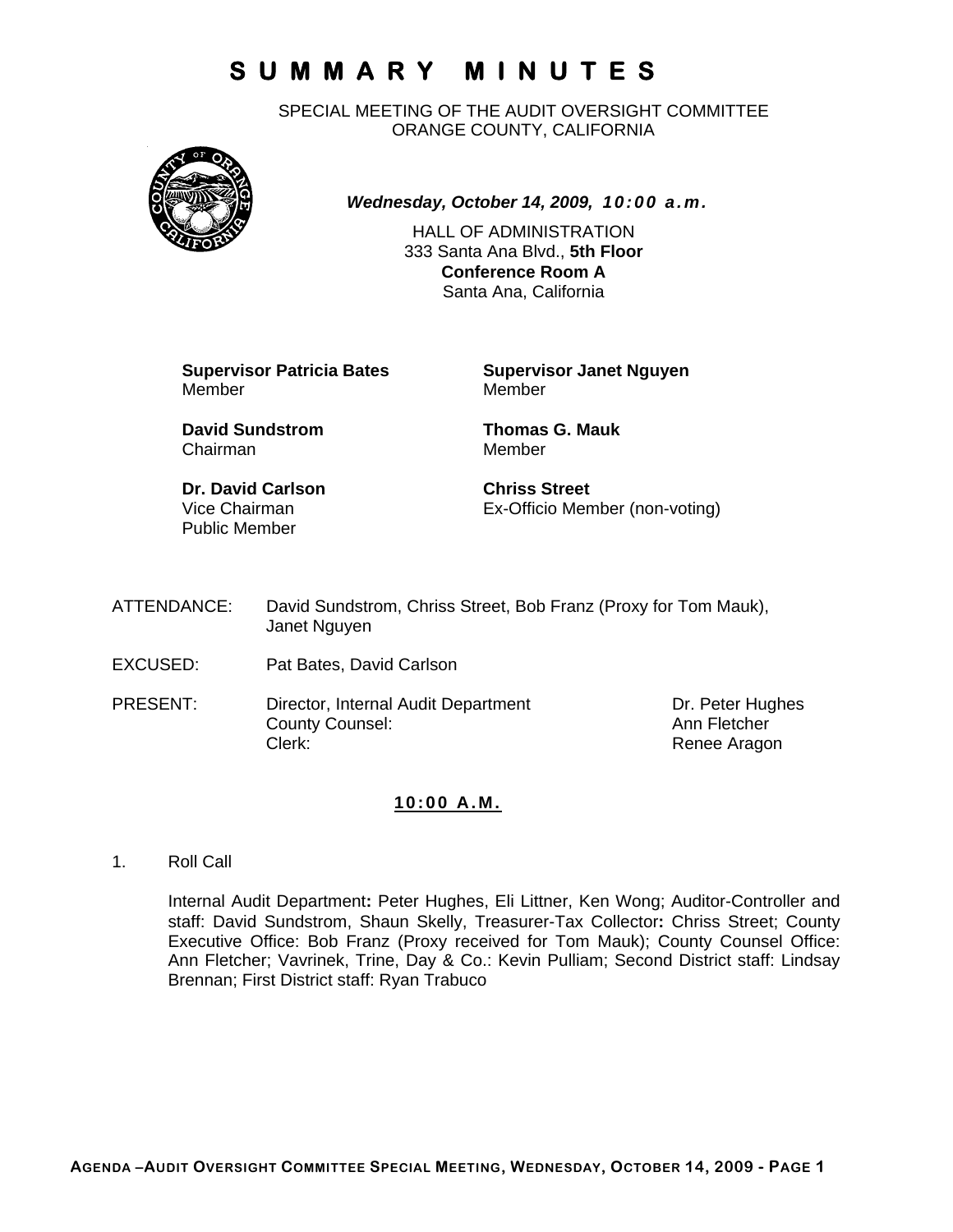2. Discuss, consider and direct staff on AOC Charter Review NOTE: Mr. Sundstrom would endeavor to present a draft Charter at the next AOC Regular Meeting on November 12, 2009 based upon the feedback of the Committee.

#### Discussion:

Mr. Sundstrom stated the purpose of the Special Meeting. He felt it was important for the committee to develop a good charter. He said his matrix was a result of Dr. Hughes' compliance audit report. He added that while in compliance with our own practices, he felt it fell short for what the industry held. Therefore he took two documents, the GFOA best practices document as well as a document called audit committees and he combined them with an AICPA document which were recommendations for audit committees in government (located on the AICPA website).

Mr. Sundstrom stated he felt the AOC had never really sat down to evaluate where the committee really was and it was a recommendation of both the GFOA and AICPA. He noted there were modifications of the Bylaws and the Internal Audit Department (IAD) charter in the past but not a full review of what was in those documents. The AICPA recommended an annual review.

Mr. Sundstrom said he used the GFOA recommendations and compared them against current practice with cited sources. He said he used the Internal Audit Department's document extensively for those cited references. The highlighted sections in yellow were where he felt the current practices and documents were not fully addressed. He stated he would only discuss the yellow highlighted sections and after the meeting he would draft a document and bring it back to the AOC for review before forwarding it on to the Board of Supervisors approval.

Mr. Franz stated he observed that the structure, based on best practices, the Internal Audit Department (IAD) was created to report directly to the Board. The AOC was created at the same time with some overlap in terms of best practices. As an example, he said related to budget his reaction was that IAD had its own budget. Although it was not the AOCs budget, the IAD had facilitated the AOC's intent. Another example was the IAD charter was established and it seemed the AOC should not start from ground zero.

Mr. Sundstrom stated he wasn't starting from ground zero at all. He would take two documents, the AOC Bylaws and IAD Charter, and specifically he would lift items from the IAD charter and he would also add elements from the AOC Bylaws into the new AOC Charter. He felt the Bylaws were still needed as a standard for any committee in the County of Orange.

Mr. Sundstrom stated he would work with County Counsel so that the document satisfied the requirements.

Mr. Sundstrom stated he felt the vision of the audit committee originally, going back 12- 13 years, was to primarily deal with IAD. He felt audit committees evolved radically over those 13 years where now the audit committee's primary purpose was oversight of the financial report process. He believed it a total shift according to the best practices document. He stated that of 90,000 governments just a sliver actually had internal audit practices at all with an audit committee.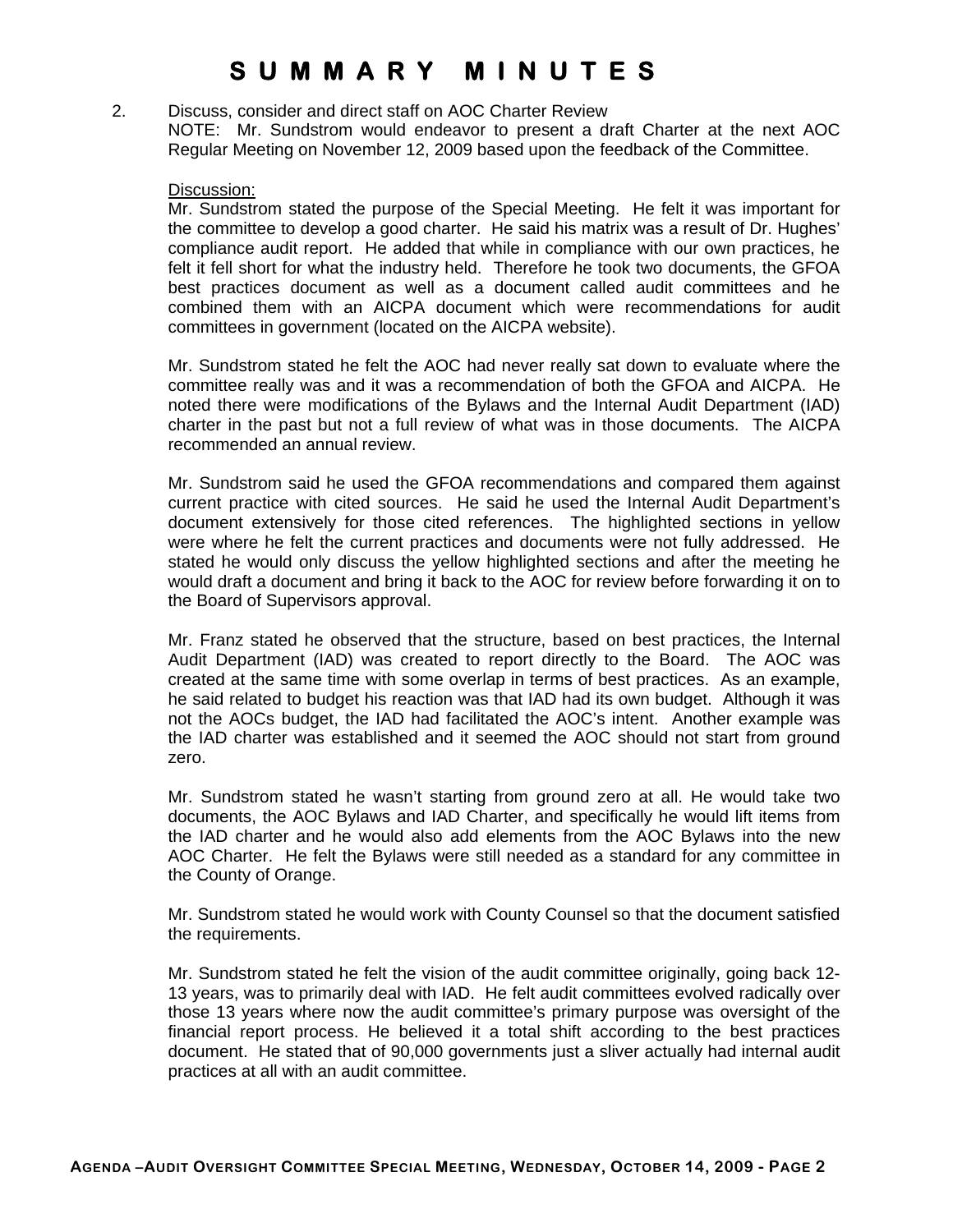Mr. Franz said our structure was that we currently had an Internal Audit Department operation with an AOC. Mr. Sundstrom agreed.

Supervisor Nguyen asked if the AOC was a legal requirement and if it was time to evaluate whether or not to continue the AOC. Mr. Sundstrom stated it was not a legal requirement but a practice acknowledged in the industry for controls where the external auditors evaluate in the County's control structure when auditing the financial statements and could ultimately jeopardize the audit by removing an AOC. Supervisor Nguyen stated there were other committees that had been collapsed in the past. She was not suggesting removing the AOC but he was moving into creating its own charter and it seemed it was moving away from the Board of Supervisors. She felt the Board still needed to keep the AOC and IAD together not separated and did not want it to move into that direction.

Mr. Sundstrom stated he would work in that direction to clearly delineate the roles for a reasonable overlap and not force more responsibility onto the Board of Supervisors members. He stated he had no intention of separate the two and there were considerable best practices for oversight of the Internal Audit Department.

Supervisor Nguyen noted that of the Committees she held position she had not seen charters created. She reviewed mission statements but not charter. She said that she was also considering the common practice of other committees.

Dr. Hughes said he observed a best practice that a separate charter should be considered for the AOC however, no one was saying there wasn't a charter empowering the AOC because in the original creation of the IAD function and charter, the Board had authorized the AOC back then to oversee the external audit, internal controls, and act as a liaison with operating management. He said initially the Board recognized there was wider responsibility than just overseeing Internal Audit but there was not articulation about what it means to oversee the external auditor and internal control or risk management system. Dr. Hughes said he noted in his audit that the language in the Charter was not explicit although practices had evolved that adequately addressed the issues. The language in the charter and the resolution was, however, explicit about what the AOC did with the Internal Audit department and not explicit about the other aspects.

Supervisor Nguyen stated she understood however asking for a budget and charter that it seemed it would become another new organization. She felt that was not where the Board wanted to go. Mr. Franz said new language would clarify some issues. Supervisor Nguyen suggested if a budget would be considered an augmentation to IAD budget for strict AOC purposes. She's concerned other committees would want their own budget. Mr. Sundstrom stated the purpose of money for the AOC was to commission an expert for a specific area that may be beyond the purview of IAD. If it was agreed, the budget would be retained in Internal Audit. Supervisor Nguyen asked if it happened in the past. Dr. Hughes explained that when a Peer Review was done of the department an augmentation was done at that time. The AOC selected a peer reviewer and IAD paid for it. The AOC discussed the augmentation at that time and was reimbursed. The process was through the normal budget process for \$66,000. Dr. Hughes stated one other item was for a payroll audit and his budget was augmented for that as well. There was never a lack of cooperation or impediments for funding any special request.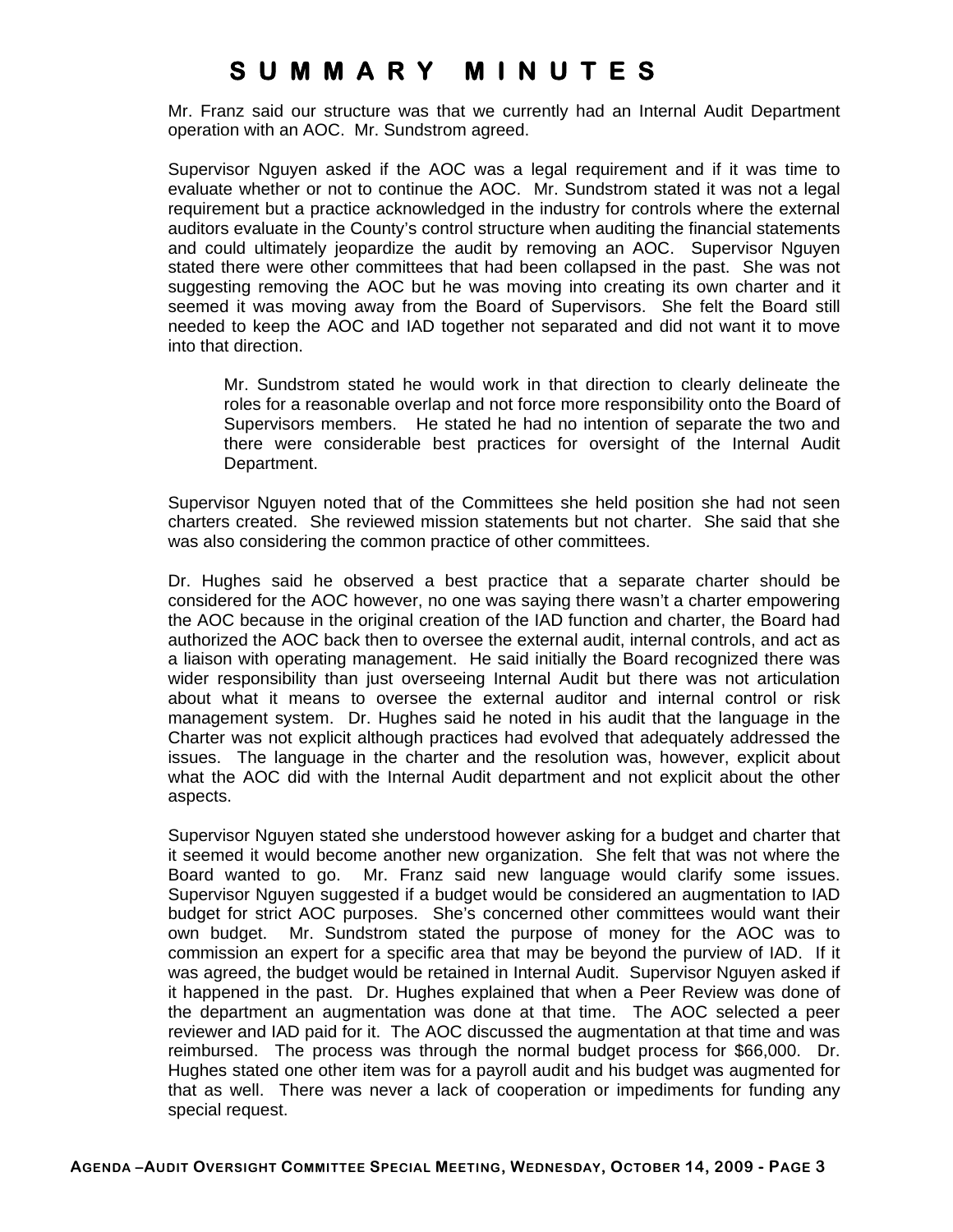Supervisor Nguyen felt that either of the two Supervisors sitting on the AOC could ensure any urgent requests for consideration on at Board meeting.

Mr. Sundstrom stated he wanted to make sure and discuss the Board membership on the AOC as it was a highlighted item. He added he felt there was not an absolute need and that writing into the charter that based on the vote of the committee items of urgency be immediately placed on Board agenda.

Mr. Sundstrom then began to address the highlighted areas:

**Item 2,** page 2, Scope of the AOC: Mr. Sundstrom stated it was not prescriptive beyond general needs. He would attempt to make the item more prescriptive when he drafted the new charter and hopefully solve the scope.

**Item 2**, page 3, Audit Committee Budget: he felt he understood the consensus of no separate budget. Mr. Sundstrom asked if the preference was to augment a small amount of cash into the IAD budget and if not used by the AOC the money reverts back. Supervisor Nguyen stated the normal practice was fine and did not have a preference. Mr. Franz clarified the language that any added amount should be in the IAD budget as a fund for contingency of the AOC. Supervisor Nguyen wanted to ensure the IAD budget would not be reduced.

Mr. Sundstrom clarified the money would not be reducing the budget of IAD but augmented in by the general fund and returned to the general fund if not used by the AOC. Mr. Sundstrom stated he would write it that the Committee would make a recommendation to the Board for the budget year. Supervisor Nguyen agreed.

**Item 3**, page 3, External Auditor selection: Mr. Sundstrom stated he would like to formalize the appointment processes of where the AOC was currently. A subcommittee is appointed and evaluations and recommendations return back to the AOC for approval before submission to the Board of Supervisors. The renewal terms would also be detailed. At the end of the contract (three year contract with two one-year renewals) the AOC would decide to whether to renew under the same terms and conditions. Mr. Franz clarified the AOC approval was for a recommendation to the Board to hire the external auditor. Mr. Sundstrom and asked if the RFP should be brought to the AOC before opening the item up. Supervisor Nguyen stated she didn't mind. Mr. Sundstrom stated when the subcommittee was established the subcommittee would develop the RFP and would solicit responses. Timing and process was discussed. Dr. Hughes asked for clarification as to whether or not the AOC subcommittee would report back to the full AOC regarding its recommendation.

Mr. Sundstrom stated the subcommittee would provide the evaluation. Mr. Sundstrom stated programmatically the A-C administered the contract and requested it be directly stated in the charter.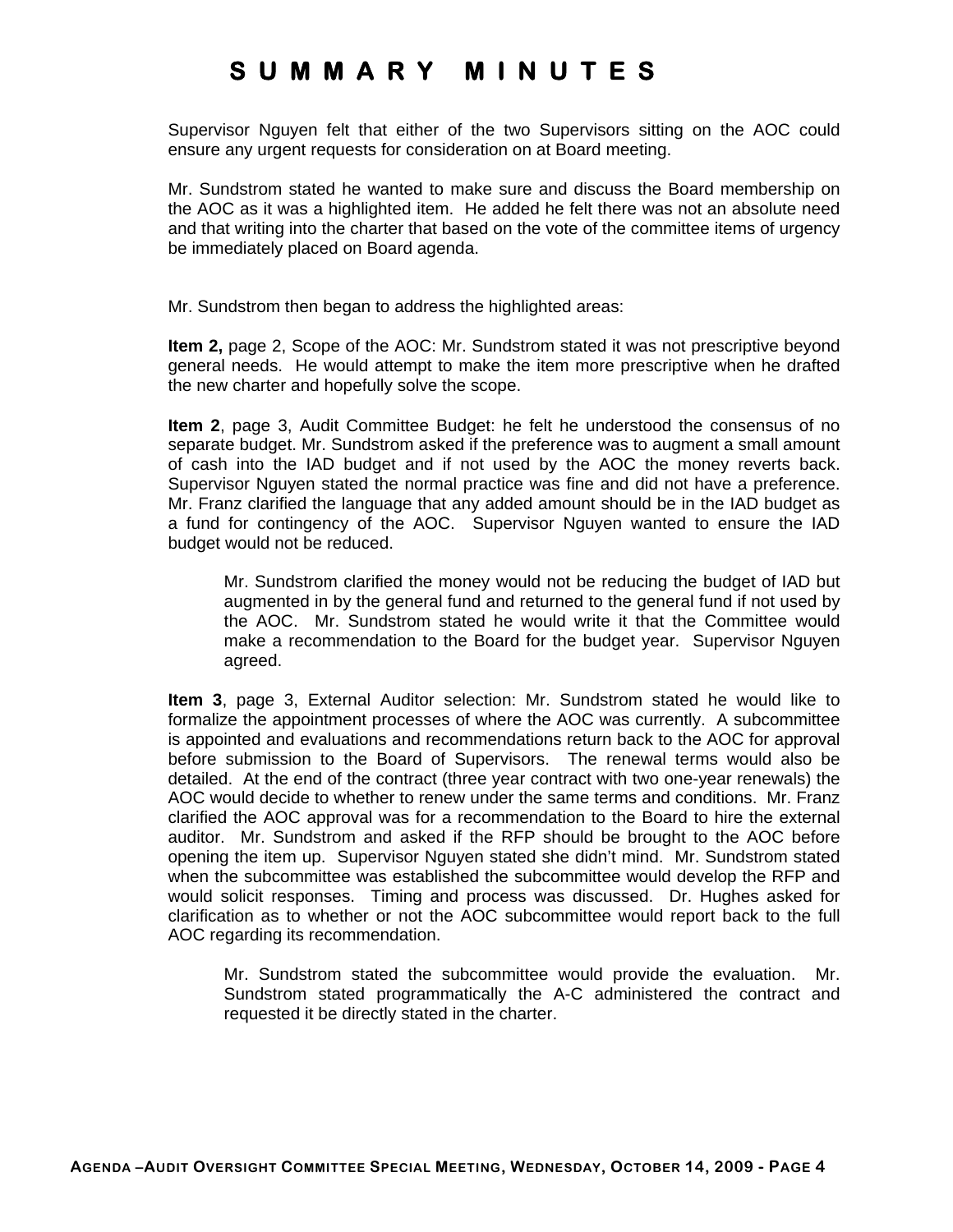**Item 5**, membership: Supervisor Nguyen the issue was discussed earlier. She asked why the change in membership. Mr. Sundstrom stated the Chair and Vice-Chair were always permanent members Mr. Sundstrom asked Ann Fletcher if membership could be stated the charter and not in the Bylaws. Ms. Fletcher stated membership was currently in the Bylaws. Mr. Sundstrom asked if membership could be removed from the bylaws and placed in the Charter. Ms. Fletcher stated it probably didn't matter where it was as long as the approval process was sought.

Mr. Sundstrom stated he would examine the Bylaws and lift appropriate information into the charter and visa versa and present both to the AOC and the Board.

**Item 6,** page 4, reviewing the AOC themselves. Mr. Sundstrom stated the GFOA recommendation was every 5 years and the AICPA was every year.

Mr. Sundstrom recommended every 3 years. Supervisor Nguyen and Mr. Franz agreed.

**Item 7,** page 5, possessing or obtaining sufficient understanding of governmental financial reporting: Mr. Sundstrom stated both item 7 and **item 8** were tied together as it concerned membership. He stated item 7 would require all the members of the audit committee to have a certain degree of financial expertise and fund accounting expertise in a way. Mr. Sundstrom stated he spoke to the man who wrote the standards in the GFOA. He stated the best practices were written for governing bodies that had more than 5 members. He noted that it also said the elected auditor or controller could be considered a member of the governing body. Mr. Sundstrom stated that if only the Board of Supervisors were to be considered for the full membership then it would be a Board Member meeting. Supervisor Nguyen stated no committee of the county could have a majority. She noted that members of the Board were not selected based on their financial expertise or background or that they have certain degrees. Mr. Sundstrom asked the members to consider the automatic appointment of the Chair and Vice Chair. The discretion should be that they might want to appoint someone with substantial financial acumen. Supervisor Nguyen noted that only one current Board Member was a CPA. When that member terms out or was replaced by the voters there was no guarantee any Board Member would retain any financial expertise and didn't feel it was the correct approach. She preferred the Chair and Vice Chair retain membership. Dr. Hughes stated financial expertise was important but that governance expertise was also important. Dr. Hughes interpreted the recommendations to say that the individual audit committee members did not have to be experts in accounting and auditing financial reports and internal controls but had to be sufficiently informed about the topics so as to make an informed decision with the assistance of the financial experts. Dr. Hughes stated that reference was from the GFOA's book. He noted the permanent member was the Auditor-Controller and by definition was the financial expert. Therefore, there would always be a financial expert in the audit committee in whoever holds that position. Dr. Hughes stated in the past 10 years he had seen the benefit of having a variety of opinions and not a bias toward any one perspective. He added that the Auditor-Controller had been sufficient as the resident financial expert and as a voting member of the Committee.

Supervisor Nguyen felt the Chair and Vice-Chair should remain and the Chair could make the decision to replace himself or herself by appointing another Supervisor but that the Vice Chair should remain a member always. Mr. Sundstrom supported the suggestion of Supervisor Nguyen.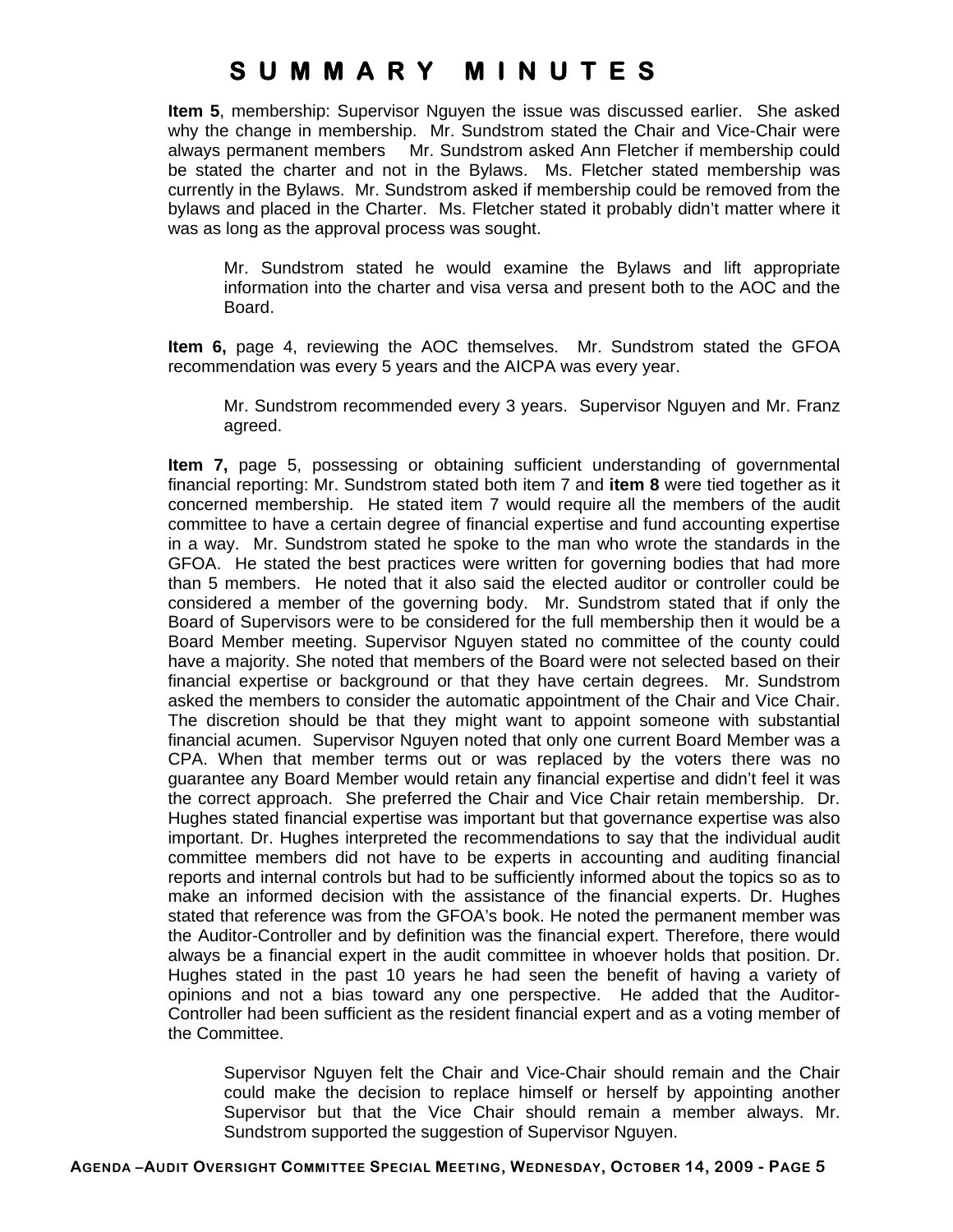**Item 8,** pages 5 and 6, non-governing membership: Mr. Sundstrom stated he would be blunt and asked if the CEO should be on the audit committee. He stated the audit process was devoted to auditing the CEO and the CEO's responsibilities. Mr. Franz stated yes. Supervisor Nguyen asked who would replace the CEO. Mr. Sundstrom stated it would be another department. Mr. Franz stated the CEO reports to the full Board and there was a benefit in the CEO bringing to the AOC the "County" perspective. Mr. Franz said he believed the CEO had a perspective that none of the other members hold. Supervisor Nguyen stated she felt she represented the Board. Mr. Franz noted the CEO reports to all five districts rather than one individual office. Mr. Sundstrom stated he would like to have an additional public member with staggering terms. Supervisor Nguyen asked why the Treasurer requested to be removed from the AOC. Mr. Sundstrom stated it was the request of the TTC back then. Supervisor Nguyen asked if Mr. Street would want to become a voting member. Mr. Sundstrom responded yes. Supervisor Nguyen suggested adding the TTC and a public member back in and leave the CEO in. Mr. Sundstrom stated a quorum issue was raised. Supervisor Nguyen suggested contacting Mr. Street if he would like to be added back in.

Supervisor Nguyen stated the AOC should leave the membership as is and ask the CEO if he would like to be on the Committee and if he did not, seek an alternative. Mr. Sundstrom stated okay.

**Item 10**, page 6, orientation of new members: Mr. Sundstrom felt there should be some orientation of new members and he would write in what he felt appropriate or generally refer to it in the charter organization.

Supervisor Nguyen suggested that the Internal Audit Director and the Chair of the AOC meet with any new member and explain the committee. Mr. Sundstrom agreed.

**Item 11**, page 6 and 7, selection and reporting process of external auditor: Mr. Sundstrom stated there was already discussion over this item and he would formalize the selection process and the reporting process in the new charter.

Mr. Sundstrom noted he would look through the GFOA and AICPA recommendations to add detail in the language.

**Item 13**, page 9, adding a statement in the charter: Mr. Sundstrom stated he would add language in the new charter that any non-audit services taken on by the current financial auditor must be approved by the committee. Mr. Franz agreed there should be clarification that any augmentation or funding for these services should be reviewed by the AOC. Mr. Sundstrom stated we don't want the external auditors doing a lot of consulting work. Mr. Pulliam stated additional services were extremely limited by governmental standards.

Mr. Sundstrom stated he would add language in the new charter that any nonaudit services taken on by the current financial auditor must be approved by the committee.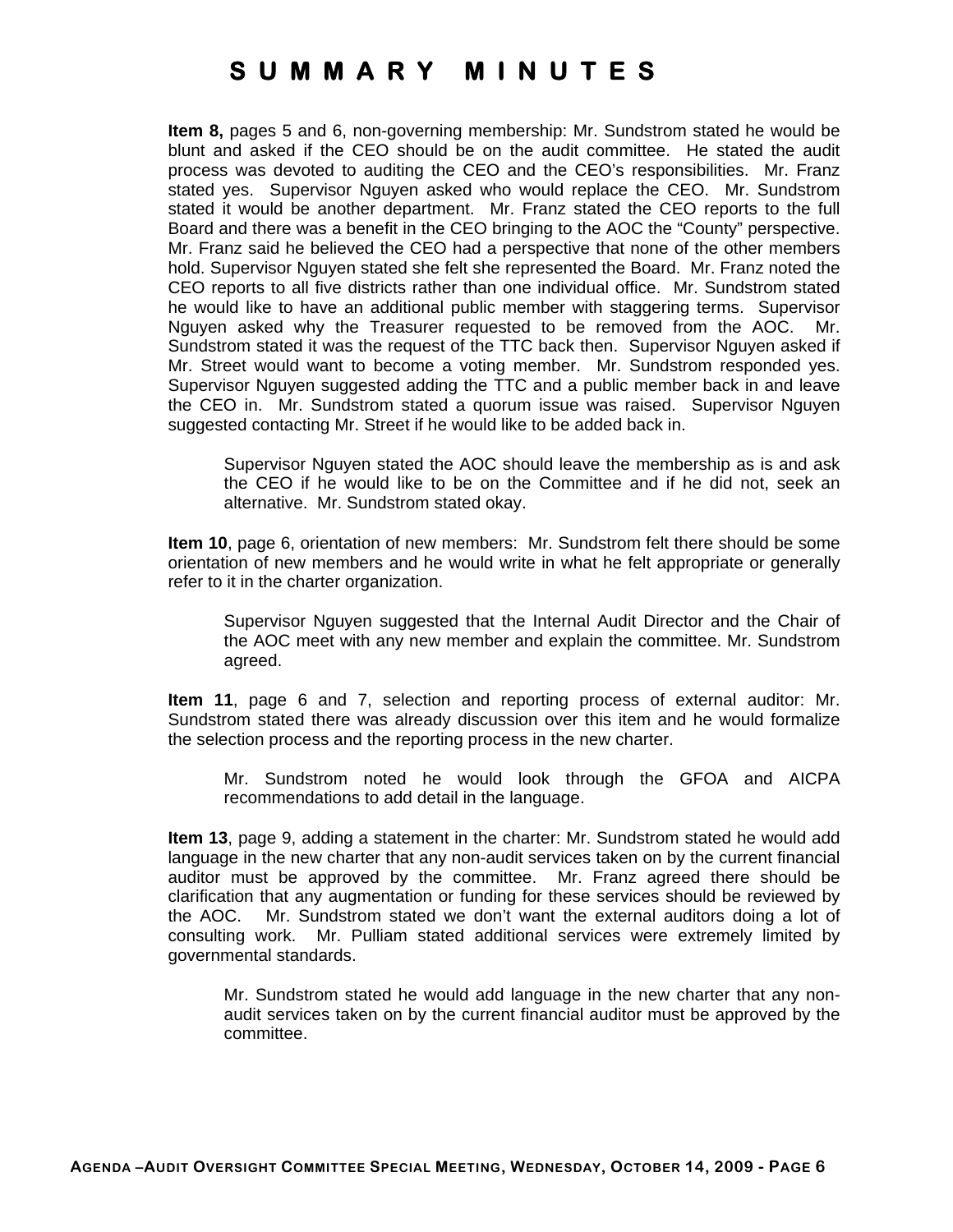**Item 15**, page 10, internal control structure: Mr. Sundstrom stated the AOC should become more consistent with the entire risk sweep to review the control structure. He stated he would add explicit language from the GFOA on Q28 on the first page and would add that language. Mr. Franz felt that the IAD have a primary responsibility. Mr. Sundstrom stated management responsibility was to conduct a formal risk assessment. He added that Macias was working with him to develop a template. Mr. Sundstrom felt the committee should be responsible for more along with him. He stated the law pointed directly to him, but wanted the committee to be involved in or at least a review of the final product.

Mr. Sundstrom stated he would add explicit language from the GFOA on Q28 on the first page and would add that language.

**Item 16,** page 10, evaluation of independent auditors: Mr. Sundstrom stated he would add a sentence that the AOC evaluate the independent auditors. He was sure about the process or detail, but would present language. He stated the committee should assess the quality of the auditors work.

Mr. Sundstrom stated he would add a sentence that the AOC evaluate the independent auditors.

**Item 18,** page 12, annual report of the AOC: Mr. Sundstrom stated although the Internal Audit Department prepared an annual report to the Board of Supervisors, there was no detailed report of the AOC and formalizing the details of the year. Mr. Franz felt the Internal Audit Department could combine the results and make the annual presentation to the Board because there was detail of what was presented to the AOC quarterly already. Mr. Sundstrom objective to combine the two reports and wanted a separate AOC report. He stated he envisioned a three page letter. Dr. Hughes stated the Annual Internal Auditors Report was not a report from the AOC to the Board and supported a three page letter to the Board directly from the AOC. Mr. Sundstrom stated it would not conjugate the two.

Mr. Sundstrom stated a he would prepare a three page letter annual report to the Board from the AOC.

**Item 19,** page 12, hotline activity: Mr. Sundstrom stated there were no specific procedures for handling complaints about accounting or internal controls or auditing matters for a review through the Committee for such complaints. Dr. Hughes stated the Charter delegates to the Internal Auditor responsibility for running the hotline and we have our own procedures and report twice a year to the Board. Mr. Sundstrom felt something in the charter should say any complaints regarding the county internal controls or auditing matters would be forwarded and reviewed by the Committee. He stated that if he received a cost accounting concern that says we were illegitimately charging grants and contracts for something he felt he should being it to the Committee.

Mr. Sundstrom stated he would add in the charter that any complaints regarding the county internal controls or auditing matters would be forwarded and reviewed by the Committee.